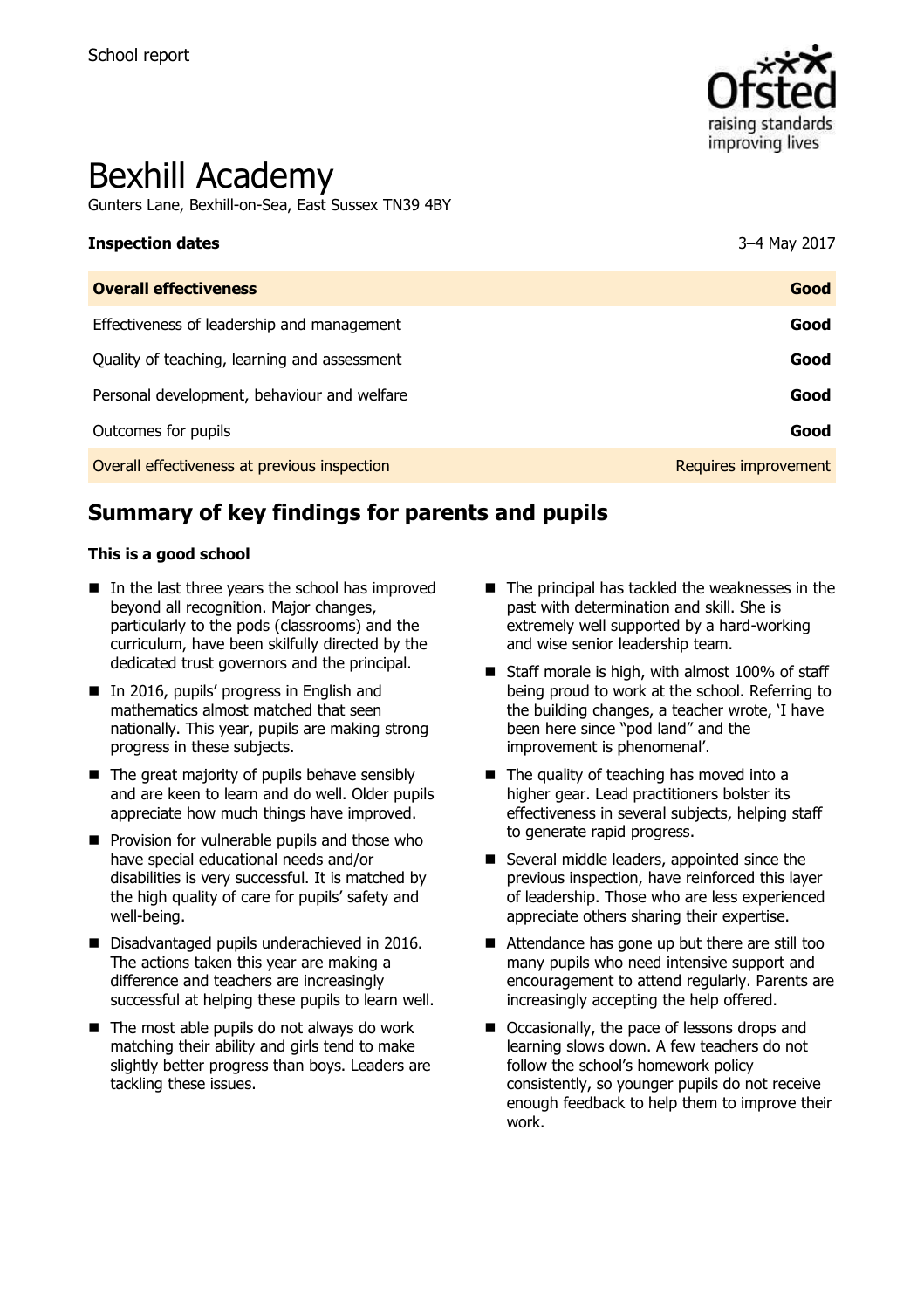

# **Full report**

### **What does the school need to do to improve further?**

- $\blacksquare$  Increase pupils' progress and improve outcomes, by:
	- persevering with the most successful strategies to tackle poor attendance, particularly for disadvantaged pupils and others with high levels of absence
	- intensifying the well-considered actions taken to support disadvantaged pupils' learning
	- monitoring whether the most able pupils tackle work at the right level for them and whether boys and girls are achieving equally well.
- Strengthen the quality of teaching and middle leadership, by:
	- sharing the expertise that exists between and within subjects
	- making sure that the pace of lessons does not slow down
	- checking that the school's homework policy is followed consistently so that all pupils, especially those in Years 7 to 9, receive helpful feedback on their work.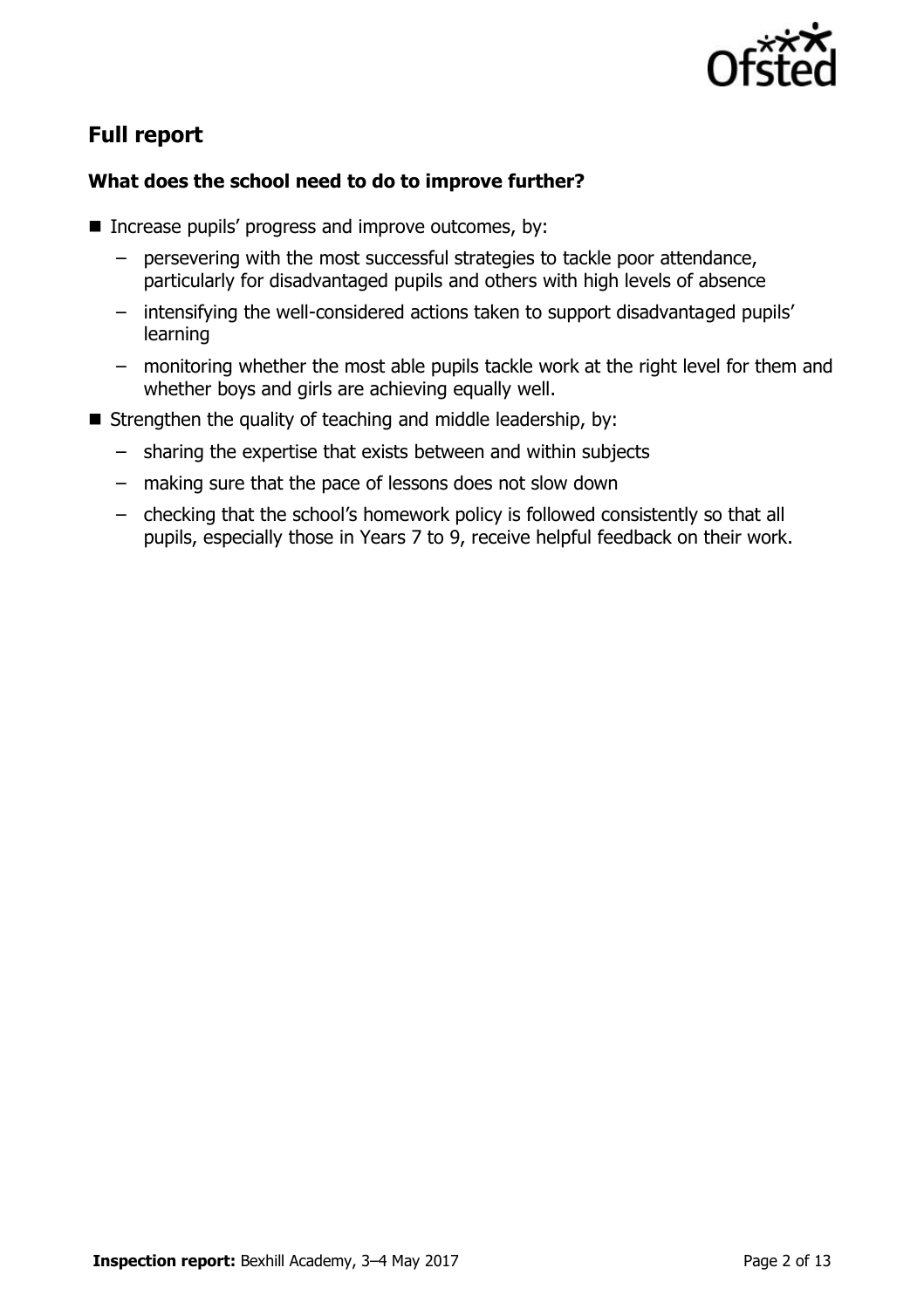

# **Inspection judgements**

#### **Effectiveness of leadership and management Good**

- The previous inspection report described the new principal as 'driving improvements with confidence and determination'. A monitoring visit six months later referred to a 'palpable sense of optimistic urgency permeating the school'. Both these observations were absolutely right; this year, the principal can celebrate the school's transformation because pupils are taught well and achieving well.
- The principal had to overcome considerable hurdles to tackle the school's weaknesses. These included dividing pods for 90 pupils into smaller classrooms (generating major building works), completely restructuring the curriculum and reorganising the leadership structure. This was all at the same time as improving the quality of teaching and pupils' progress.
- In their written comments, staff referred to 'giant strides forward' and parents were equally complimentary, saying, 'I recommend this school whenever the opportunity arises.' It is not surprising that first-choice applications for Year 7 have increased by 50%.
- The leadership and management structure is now streamlined and efficient, with members of the senior leadership team contributing a great deal to the school's improvements. The quality of middle leadership is more secure but there is variation in the effectiveness of these leaders in raising standards for all pupils. Senior leaders support middle leaders well as they strive for stability and consistency in practice.
- High-quality professional development for all staff is comprehensive, regular and effective. For example, the special educational needs coordinator and head of unit for pupils on the autistic spectrum (ASPie) describe the best way for teachers to help these pupils to learn. They give teachers strategies to support pupils such as children looked after or pupils returning to mainstream lessons from the Bridge (supporting pupils at risk of exclusion).
- Staff much appreciate being able to select training sessions that they feel are most relevant to improving their teaching. They value lead practitioners sharing their expertise within and between departments. A member of staff described how these experienced teachers 'have really helped me to develop my teaching'. Several science teachers are being supported to take AS levels in their non-specialist subject.
- Clear line-management structures mean that senior and middle leaders regularly report on pupils' progress and know they are accountable for their departments' outcomes. Their performance management includes measures for disadvantaged and most-able pupils, matching the realistic school development plan. Supported by the governing body, leaders carefully prioritise the improvements needed.
- Disentangling the way subjects were merged in the past took some time and required more subject expertise among staff. The good, revised curriculum is now well established and reviewed annually to respond to pupils' interests. Year 9 pupils like choosing one GCSE option subject to study and complete in Year 10. The weighting for English and mathematics lessons is wise as these subjects underpin so many others.
- The school's personal, social, health education (PSHE) programme, assemblies and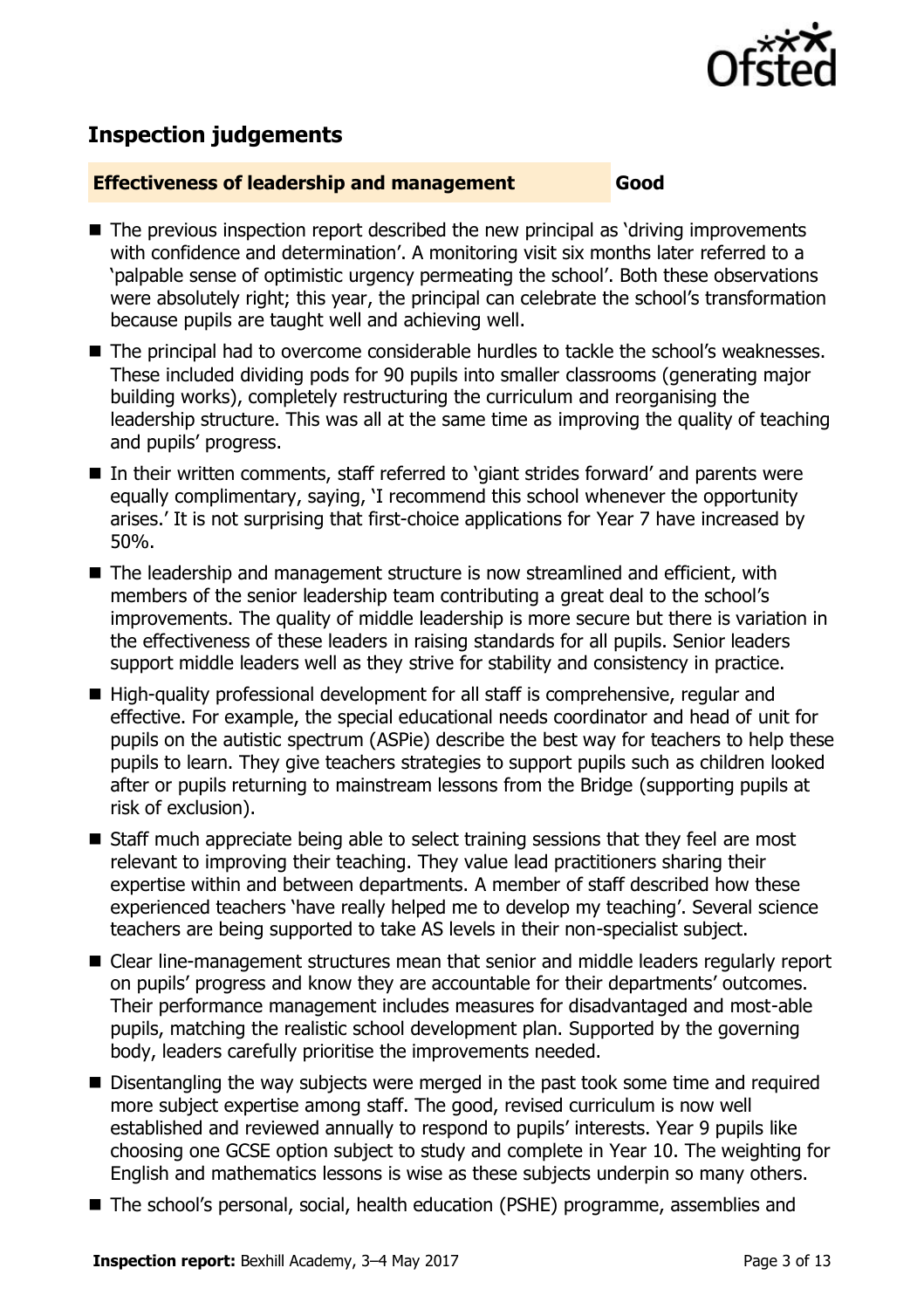

tutor times contribute a great deal to pupils' good understanding of British values and of spiritual, moral, social and cultural issues. Pupils enjoy creative subjects such as art, photography and dance, do extremely well in a large number of sports and appreciate the good range of after-school activities.

- The school spends the additional funds it receives carefully. Leaders carried out detailed analysis of the allocation of funds for disadvantaged pupils in 2016. This revealed that money spent to improve attendance was particularly effective at raising standards because the correlation between poor attendance and poor outcomes is strong. Other funds for pupils who need to catch up, children looked after and those who have special educational needs and/or disabilities contribute well to these pupils' learning.
- The school's planning and quidance for pupils to consider their careers and post-16 choices starts in Year 7 and are extremely effective. The approach is underpinned by raising pupils' aspirations and informing them about the different routes they can follow to achieve their ambitions.
- The school's mission statement: 'To be remarkable by working together as a community, within an ethos of care, respect and responsibility' is reflected in all the governors', leaders' and staff's work.

#### **Governance of the school**

- The chair of governors is dedicated to the school that his trust took on under three years ago. He describes it as a 'super tanker' that required time and hard work to move. The chair oversees the trust's financial support for the school and is also expert at seeking external funds. Other governors also bring highly relevant expertise and knowledge to their work; one of them, an engineer, contributed to the remodelling of the pods.
- Governors are delighted to see the major changes they have supported finally bearing fruit in improved outcomes. Nevertheless, they will not stop probing the principal about the information on progress that she presents to them. Several governors have worked in education for many years; they and the principal regularly bring in specialists to review and support the school's work. Governors have a realistic insight into the quality of teaching and know that high staff morale underpins success. This they have achieved, as exemplified by one of many comments written by staff, 'This school is now simply the best and I am proud to be part of it.'

#### **Safeguarding**

- The arrangements for safeguarding are effective. The school has a number of vulnerable pupils and above-average percentages of children looked after and pupils who have special educational needs and/or disabilities. Leaders make absolutely sure that all staff, whatever their role, are fully trained in issues relating to children's safety and well-being. Regular sessions keep staff updated on any significant developments, whether about child sexual exploitation, extremism, or the importance of reporting any concerns as soon as possible.
- The local authority carried out a review of all aspects of safeguarding and was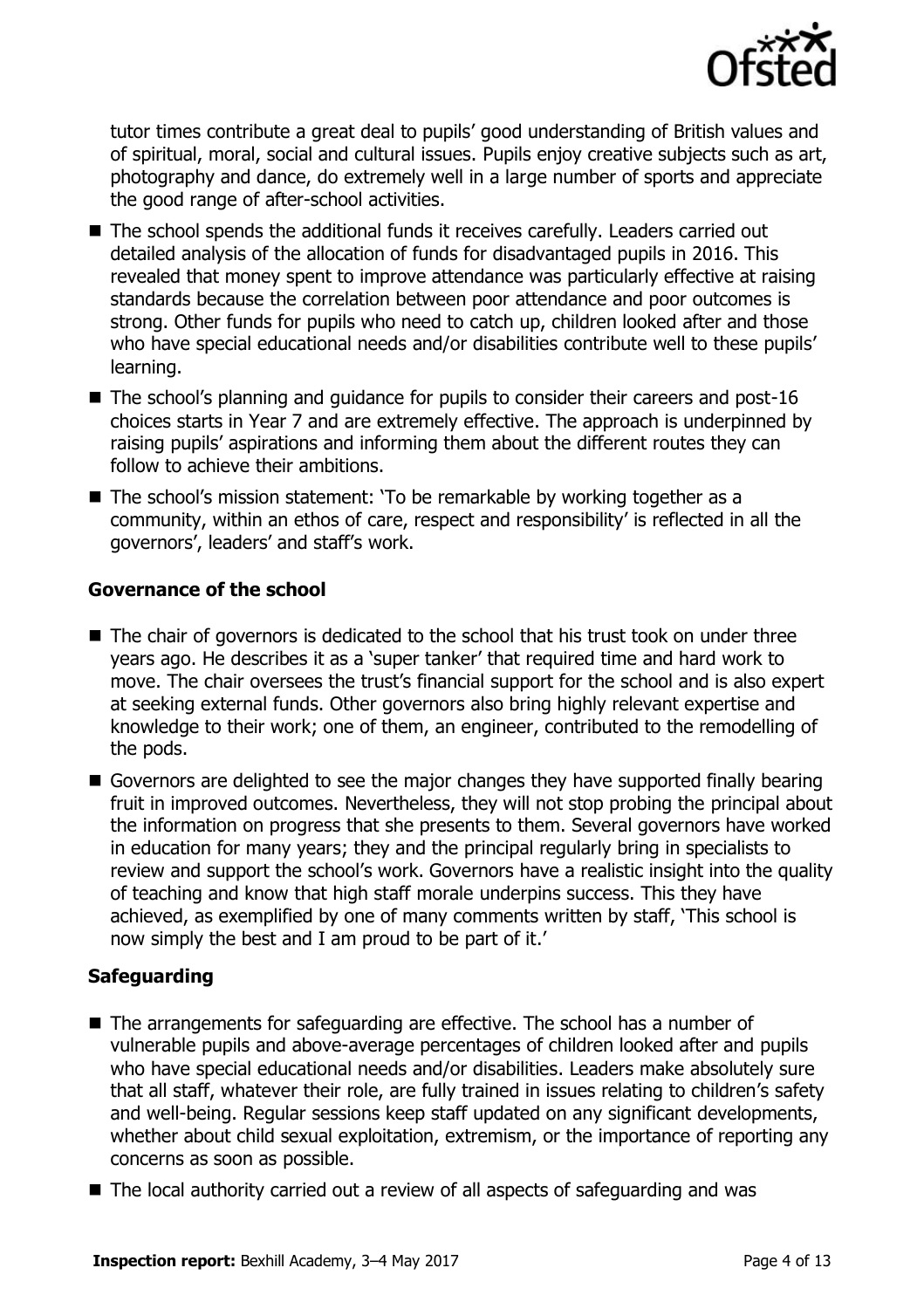

complimentary about all of the school's practice being 'beyond statutory requirements'. Members of staff liaise with local social services and other relevant organisations whenever they feel issues need external input. Staff keep meticulous records of the support and effectiveness of help which pupils receive.

■ Leaders and support staff work hard to involve parents and carers in their child's education. An increasing number of parents attend meetings and events and respond to invitations to discuss their child's work or personal issues with staff. The school's website guides parents to numerous relevant sites and recommends courses, such as 'Living with Teens', which they may find helpful.

#### **Quality of teaching, learning and assessment Good**

- Stimulating and interesting displays in all classrooms and other teaching areas help pupils to enjoy their lessons. During the inspection, inspectors identified several features of teaching that contributed to rapid progress. These included:
	- keeping up a good pace during lessons so pupils have to concentrate (and quickly identifying those who need help to do so)
	- giving pupils clear guidance about what they need to do to improve their work
	- planning work which matches groups of pupils' different starting points
	- in-depth subject knowledge and how to explain its content clearly
	- using pictures, film clips and other resources to stimulate pupils' interest
	- posing layers of increasingly challenging questions which encourage pupils to think hard and articulate their answers clearly
	- exploring pupils' responses, particularly to GCSE questions, to help them to appreciate how they can improve the detail and clarity of their explanations.
- The quality of teaching and learning has certainly improved since the previous inspection. It is not yet outstanding because there are pockets of inconsistency which are reflected, for example, in the slower progress made by the most able pupils and weak outcomes for disadvantaged pupils.
- Teachers know that pupils' reading and writing must have a high priority in all subjects. With new GCSE-style questions demanding longer written explanations, writing at length starts in Year 7. Geography and history teachers are particularly diligent about extending pupils' literacy skills. Working in the library (which did not exist in the past), enthusiastic library and support staff successfully select programmes that best suit pupils' needs; many pupils make rapid progress in reading and comprehension.
- **Pupils tackle weekly English and mathematics challenges in tutor times (also accessible** by parents on the school's website). The tasks set are well-considered but their impact depends on how well tutors use them. Some do this very well, so that all pupils reflect, for example, on using semi-colons or how much a discount is worth; a few tutors do not get all pupils to concentrate.
- Teachers regularly provide extra materials and in-class support for disadvantaged pupils or those who find a subject difficult. As well, most of them now prepare challenging work (called 'Apex') for the most able pupils if they are ready to move on. In history, for example, they might be asked to consider the limitations of a source in addition to what they can infer from it.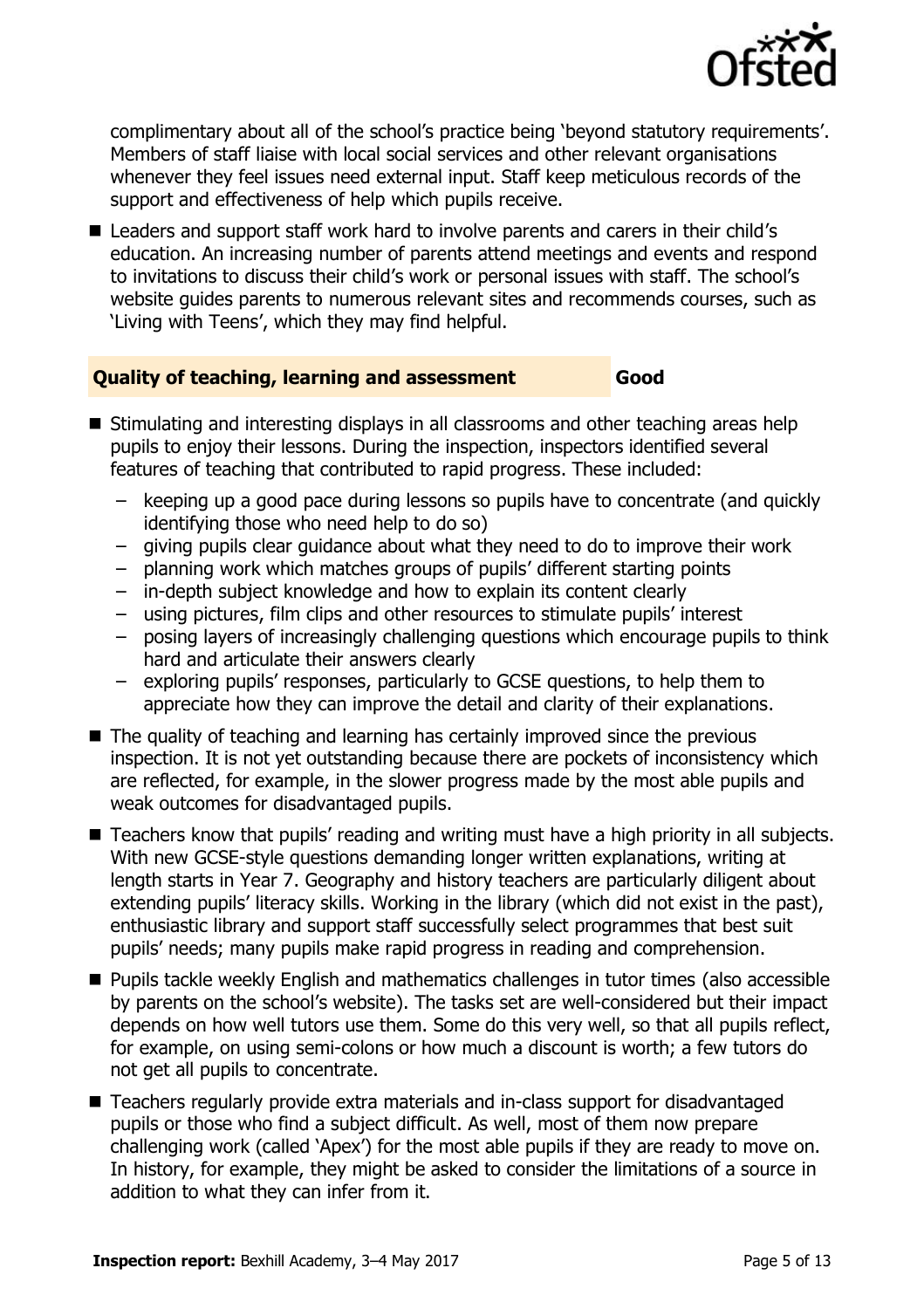

- Experienced and well-qualified teachers work in the ASPie unit and the Bridge and know and support these pupils' specific needs well. Teaching assistants play an important role for these pupils, linking what they do in their base areas with work in lessons.
- The school has carefully considered how to measure and record pupils' progress. Leaders have already generated an assessment system based on the new GCSE 1 to 9 grades which are translated down to Year 7. The outcomes of regular tests are brought together, not to predict GCSE outcomes but to intervene if pupils are not making enough progress from their starting points.

#### **Personal development, behaviour and welfare Good**

#### **Personal development and welfare**

- The school's work to promote pupils' personal development and welfare is good. Pastoral leaders work tirelessly to support and consult pupils and their families about their individual social needs, difficult home situations or, for example, to provide continuity for children looked after.
- Examining case studies of pupils with extremely poor attendance in 2016, inspectors found that the breadth and depth of support to help these pupils and their families to overcome their circumstances was quite clear.
- The school's care for pupils starts before they enter Year 7. Attendance officers and pastoral leaders visit every primary school. They learn about pupils' learning needs and families' situations so they are ready to provide the right support. They seek contributions from local businesses to fund awards for parents whose children have 100% attendance.
- The vertical tutor groups and house system have certainly contributed to improved relationships between pupils of all ages. However, a few Year 7 pupils observed that they find some Year 11 pupils 'intimidating'. No evidence of this was seen during the inspection and pupils confirmed that staff are always visible around the school.
- Leaders are fully aware, and make sure that pupils are too, that their physical and emotional well-being underpins their happiness in school and their confidence to learn well. The PSHE programme and assemblies cover many relevant topics. Recently, for example, Years 9 to 11 spent a day considering mental health.
- Another strong focus is on e-safety, sexting and other issues raised by modern technology, along with a detailed consideration of bullying. Pupils said that bullying is very rare and that they have never heard racist comments. All the pupils met during the inspection felt safe and secure and it is clear that issues are not swept under the carpet but tackled head-on. Pupils are fully aware of different lifestyles and faiths and showed maturity when discussing homophobia or extremism.
- $\blacksquare$  The success of the PSHE programme is that Year 11 pupils told inspectors they wanted more regular lessons to discuss the many issues they faced. They mentioned their worries about e-safety and wanting even more examination preparation. Leaders assured the inspectors that they would respond to these comments.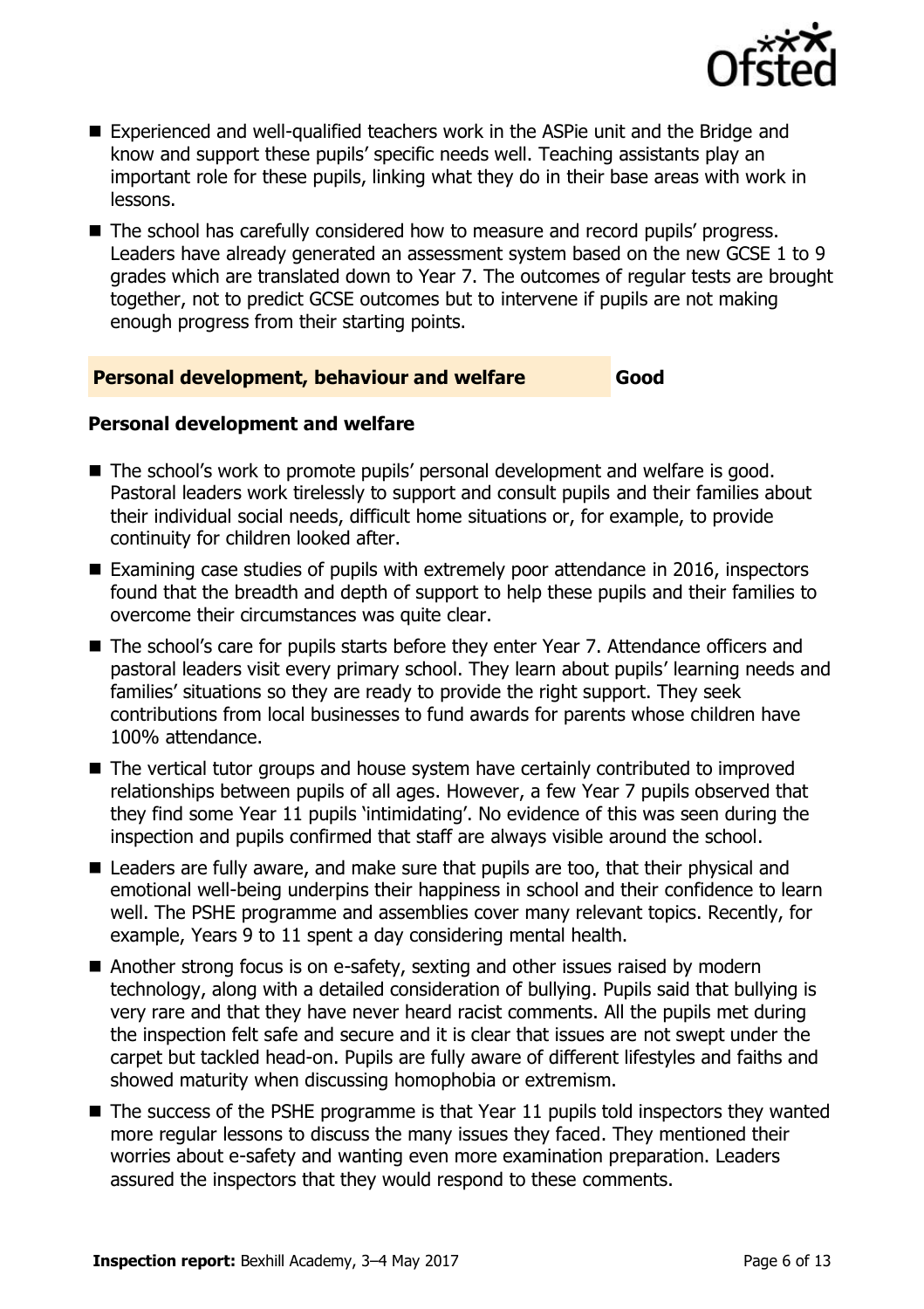

#### **Behaviour**

- The behaviour of pupils is good. In many lessons, pupils concentrate hard, join in enthusiastically and work well together. Most of them wear their uniform with pride, are polite and considerate and enjoy describing their school life and successes.
- Occasionally, a few pupils do not necessarily disrupt learning but lack the selfmotivation to persevere and concentrate, especially if teachers do not notice that they have switched off. Similarly, around school, the great majority of pupils behave sensibly but there is some rough and tumble, always halted speedily by staff.
- Reflecting on the small number of pupils who have little desire to work and achieve, a parent added, correctly, 'I have seen the frustrations the school goes through to steer these pupils in the right direction  $-$  it does go the extra mile for them.'
- Another reason that behaviour is not yet outstanding is that leaders and managers still have to work tirelessly to get some pupils into school - attendance would decline if this was not the case. These pupils are mainly those who are disadvantaged, several of whom also have special educational needs and/or disabilities.
- Funds earmarked for disadvantaged pupils pay for minibuses which pick some of the persistent absentees up in the morning – a very successful initiative, extended this year. Funds pay for school refusers to be supervised taking examinations at home or sessions for parents to understand that regular attendance matters and what they can do about it. The local authority now issues penalty notices quickly, which has also helped to improve attendance.
- Last year, the principal raised the bar in terms of how pupils should behave, generating an increase in fixed-term exclusions. This was followed by a significant decline this year as most pupils responded to the high standards.
- The Bridge is a well-resourced and well-led internal facility supporting pupils identified as at risk of exclusion. As time spent in the Bridge is extremely effective, this resource has also contributed to the decline in exclusions this year. Also, all younger pupils want to 'graduate' at the end of Year 8 and attend the high-status, celebratory event. If their 'engagement in lesson' scores are not high enough, their progress into Year 9 is discussed with their parents or carers.
- The small number of pupils following courses off-site make good progress in their literacy and numeracy skills and their behaviour improves. They take qualifications that match their abilities and last year all of them had future pathways organised for them. The school receives daily updates on attendance and pupils' progress and any welfare issues are shared immediately.
- A member of staff summed up what inspectors sensed during the inspection: 'Pupils are beginning to believe in themselves and have aspirations. They are proud of how much they themselves are developing as learners.'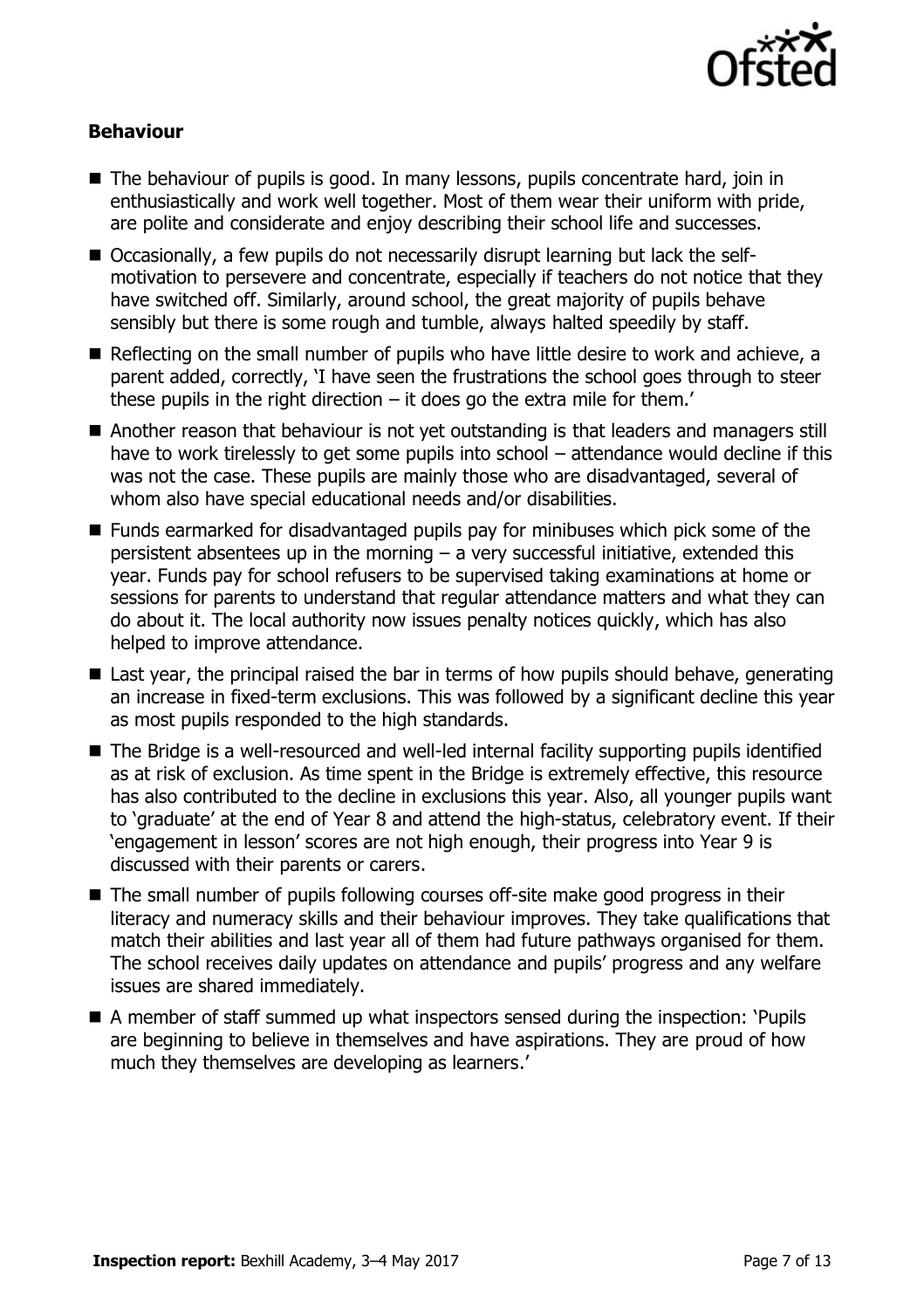

#### **Outcomes for pupils Good**

- With the building works finished and a well-balanced curriculum in place, pupils have made good progress overall since September 2016. In several subjects they make rapid progress because the teaching is particularly effective and they enjoy the lessons.
- One Year 11 pupil described her early years in school as 'awful', referring to the learning she and others experienced in the past. Year 11 pupils taking GCSEs in 2016 had only two years studying subjects separately. It is commendable that their progress in GCSE English and mathematics almost matched that seen nationally. Their limited key stage 3 progress in several subjects, particularly science and languages, contributed to their weaker results.
- In key stage 4 English and mathematics this year, pupils' understanding, depth of knowledge and skills required for the new GCSE courses are developing well. Their confidence to carry out and evaluate science experiments is less secure as they had so few science lessons in the past. Those who have chosen to take the three separate sciences are taught in mixed-ability groups. Senior leaders acknowledge that this may not support the most able well enough and will review this for the next academic year.
- $\blacksquare$  The most able pupils made relatively less progress than others in 2016. Leaders have introduced short and long, challenging 'Apex' tasks for these pupils. There is already evidence that these tasks do improve the most able pupils' progress.
- Another difference in achievement in 2016 was that more girls than boys achieved A\*to C grades in both English and mathematics because boys' progress was weaker in English. English teachers focus on the quality of boys' writing but this is not yet the case in all subjects, or in tutor times when discussing the weekly English challenge.
- In 2016, close to 40% of Year 11 disadvantaged pupils were persistent absentees and several of them had very poor attendance. These pupils (and a few non-disadvantaged pupils as well) made much less progress than other pupils in the school and nationally. Outcomes were far better for those who attended regularly.
- This year's increased and successful use of funds for disadvantaged pupils to improve their attendance explains why most of them are now making better progress. Funds also pay for resources that support their learning, such as ingredients for food studies, revision books for examinations or participation in visits and trips.
- The focus on helping disadvantaged pupils to reach their full potential was in place last year but has now been intensified. Staff know these pupils' learning needs well and give them the support they need. This is another reason why the difference between the progress made by disadvantaged pupils and other pupils nationally has diminished considerably this year.
- Pupils who have special educational needs and/or disabilities make good progress from their starting points. They attend most mainstream classes and some of those based in the ASPie unit make better progress in English, mathematics and science than other pupils.
- The coasting school descriptor, applied to the school last year, was because it 'had not supported its pupils to fulfil their potential' in the last three years. The school is certainly supporting its pupils to fulfil their potential this year. A parent wrote, 'My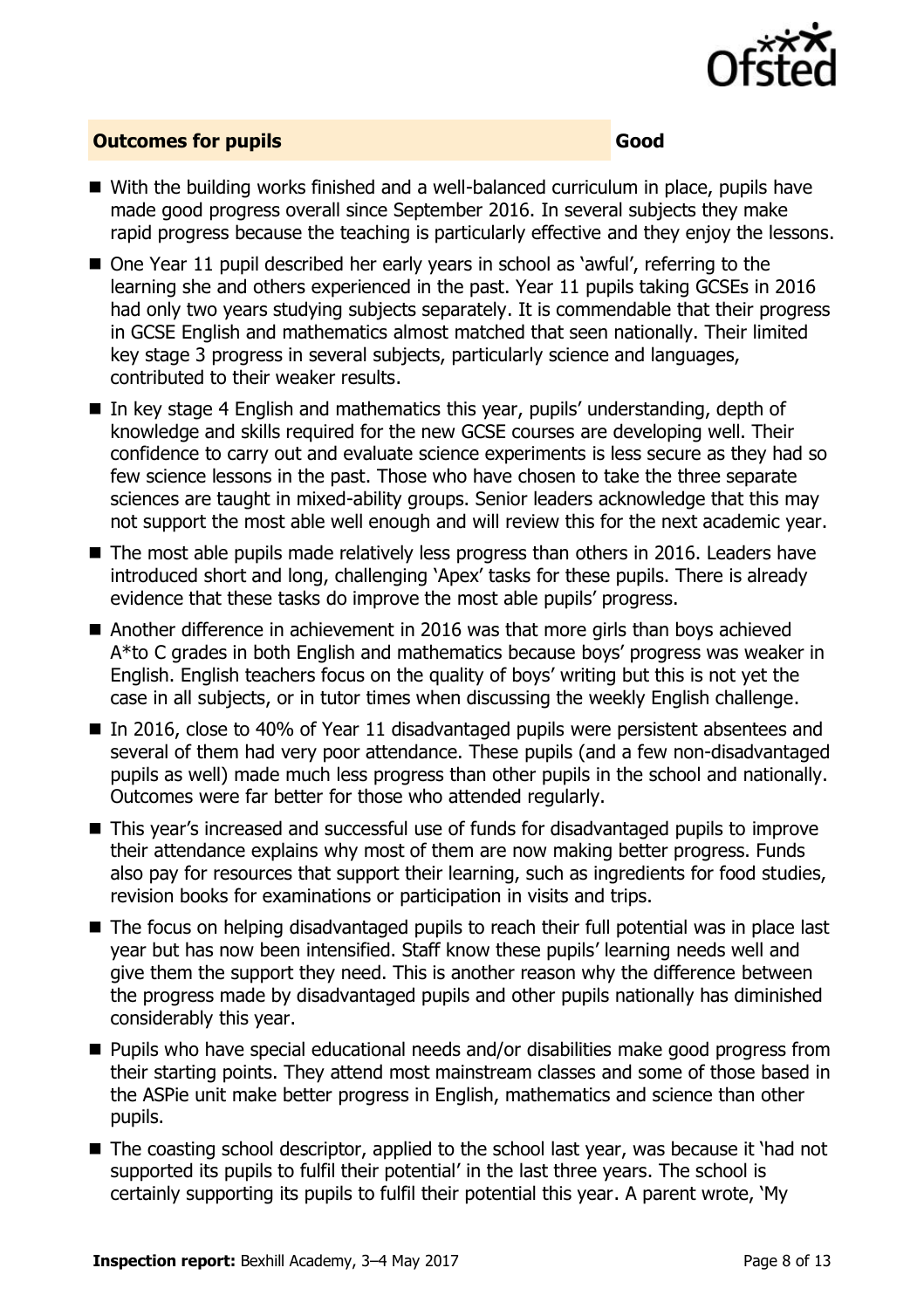

child's progress has rocketed since moving from primary school last year.'

■ Leaders make sure that Year 11 pupils leave with the qualifications they need to proceed into future education, training or apprenticeships. Disadvantaged pupils' funding pays for them to attend a successful day about careers and their futures. Even in 2016, when there was underachievement in several subjects, all pupils moved on to their chosen options – a higher percentage than seen nationally.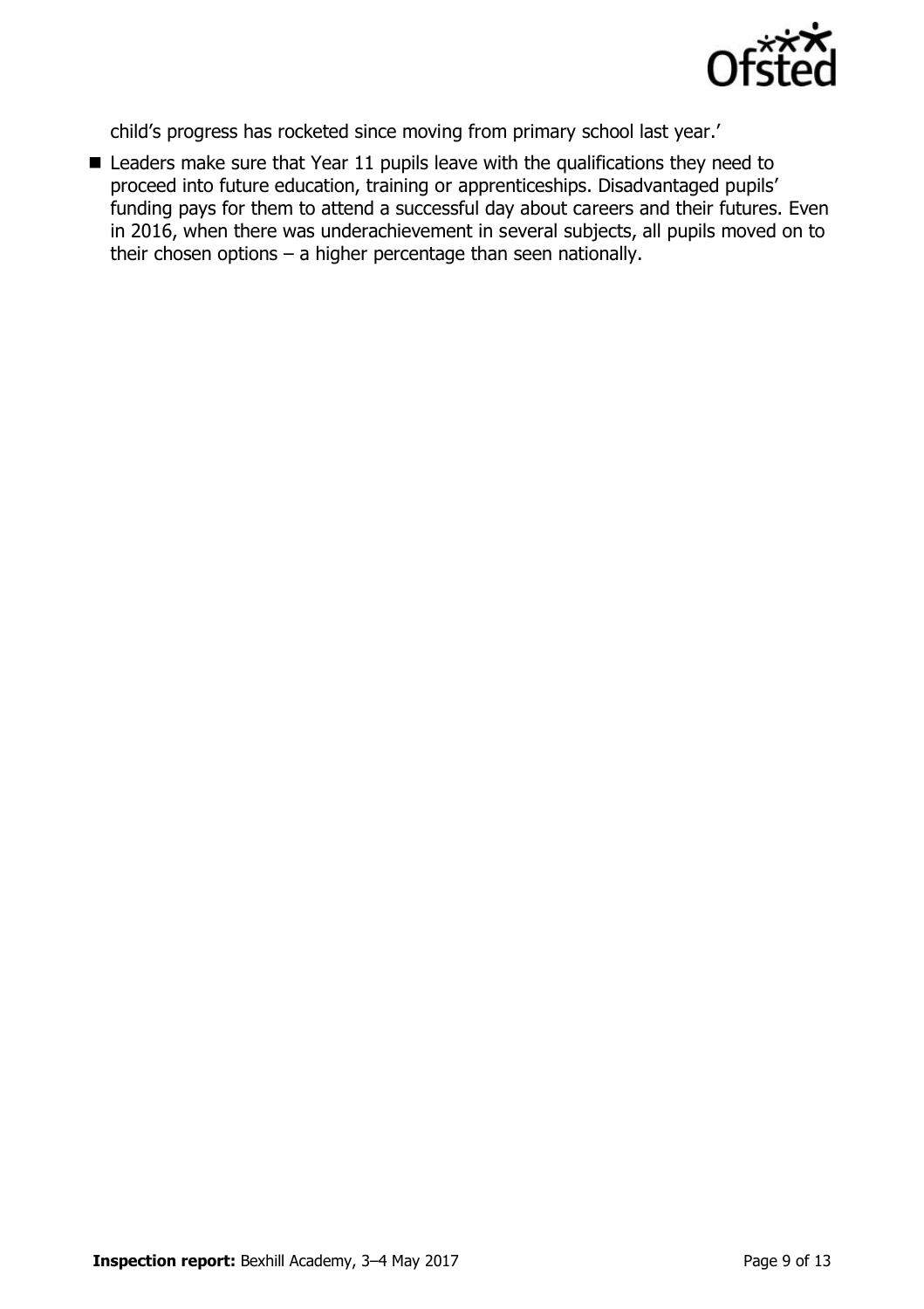

# **School details**

| Unique reference number | 138895             |
|-------------------------|--------------------|
| Local authority         | <b>East Sussex</b> |
| Inspection number       | 10032897           |

This inspection of the school was carried out under section 5 of the Education Act 2005.

| Comprehensive             |
|---------------------------|
| Academy sponsor-led       |
| $11 - 16$                 |
| Mixed                     |
| 1,122                     |
| Academy trust             |
| <b>Tom Attwood</b>        |
| Heidi Brown               |
| 01424 730722              |
| www.bexhillacademy.org    |
| office@bexhillacademy.org |
| 29-30 April 2015          |
|                           |

#### **Information about this school**

- The school is sponsored by the Attwood Educational Foundation. Tom Attwood is Chairman of the Trust for Bexhill Academy. He also chairs the Department for Education Academies and Free Schools Board.
- The school is larger than the average-sized secondary school.
- The proportion of pupils who have special educational needs and/or disabilities is above average except in the current Year 11, where it is well above average. The school has a specialist facility, ASPie, for a small number of pupils with autistic spectrum conditions.
- The school has an area called the Bridge where pupils at risk of exclusion follow programmes to improve their learning and behaviour and to give them the skills to return to mainstream lessons.
- An increasing and above-average number of pupils are disadvantaged.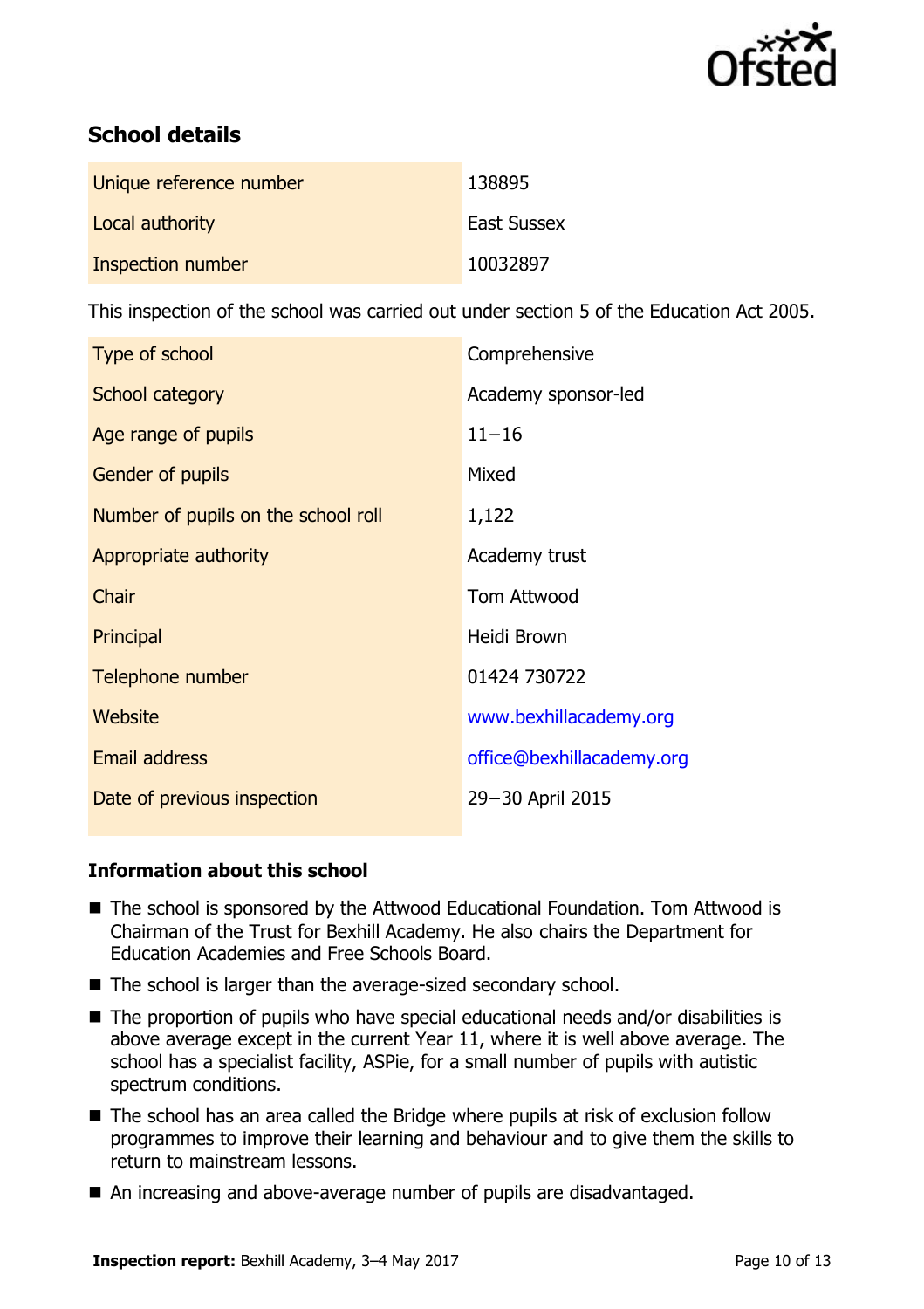

- Boys slightly outnumber girls in all years except current Year 10.
- Every year, about 35 Year 7 pupils are eligible for catch-up funding (for those who did not attain level 4 in English and/or mathematics at the end of primary school).
- Over 90% of pupils are of White British backgrounds. A well-below-average proportion of pupils speak English as an additional language.
- A small number of pupils follow personalised foundation learning, some full time, some part time, at College Central or Sussex Coast College. For medical reasons, a few pupils are tutored at hospital and/or at home.
- The school meets requirements on the publication of specified information on its website.
- The school complies with Department for Education guidance on what academies should publish.
- In 2016, the school met the government's floor standards, which set the minimum expectations for pupils' attainment and progress.
- The school meets the Department for Education's definition of a coasting school based on key stage 4 academic performance results in 2014, 2015 and 2016.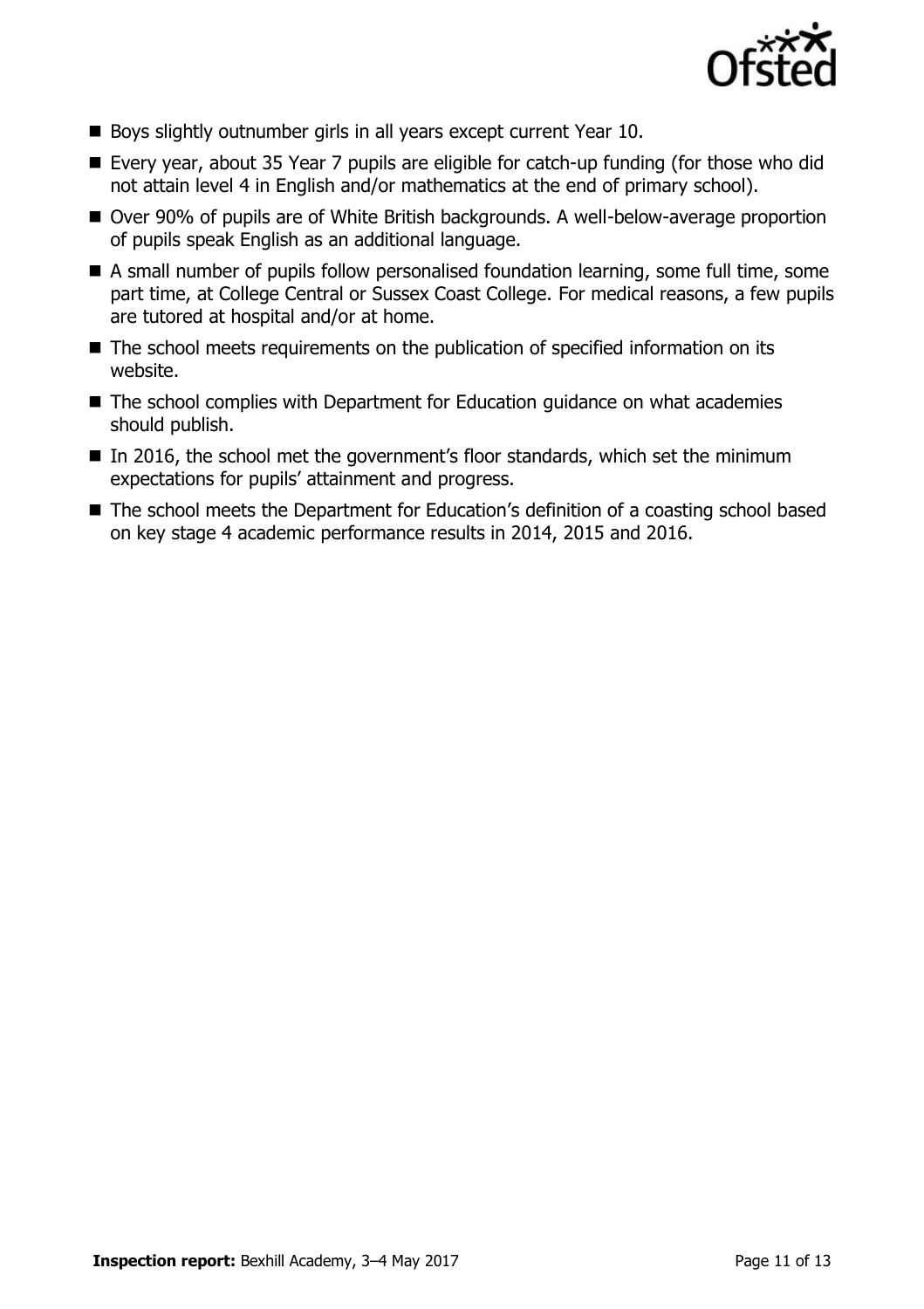

# **Information about this inspection**

- Inspectors observed teaching and learning in over 50 part lessons and tutor sessions. Several of the lessons were jointly observed with senior leaders. Inspectors looked at pupils' books in lessons. They visited the ASPie, the Bridge and the library.
- An inspector attended an assembly. Inspectors met pupils and students informally as they visited parts of the school during breaktimes. They also held meetings with groups of pupils from several years, a group of the most able pupils, and those who have special educational needs and/or disabilities.
- Discussions were held with staff, including senior and middle leaders. The lead inspector met with the trust chair of governors and one other governor. She also held a telephone conversation with a representative of the local authority.
- Inspectors took account of 75 responses to a questionnaire completed by staff and 10 written comments from parents. Only 21 parents responded to the online questionnaire (Parent View) and only 69 pupils completed an online questionnaire; both proportions were too low to be representative of these groups.

#### **Inspection team**

| Clare Gillies, lead inspector | Ofsted Inspector |
|-------------------------------|------------------|
| <b>Victoria Kirby</b>         | Ofsted Inspector |
| <b>Peter Swan</b>             | Ofsted Inspector |
| <b>Paul Murphy</b>            | Ofsted Inspector |
| <b>Pat Slonecki</b>           | Ofsted Inspector |